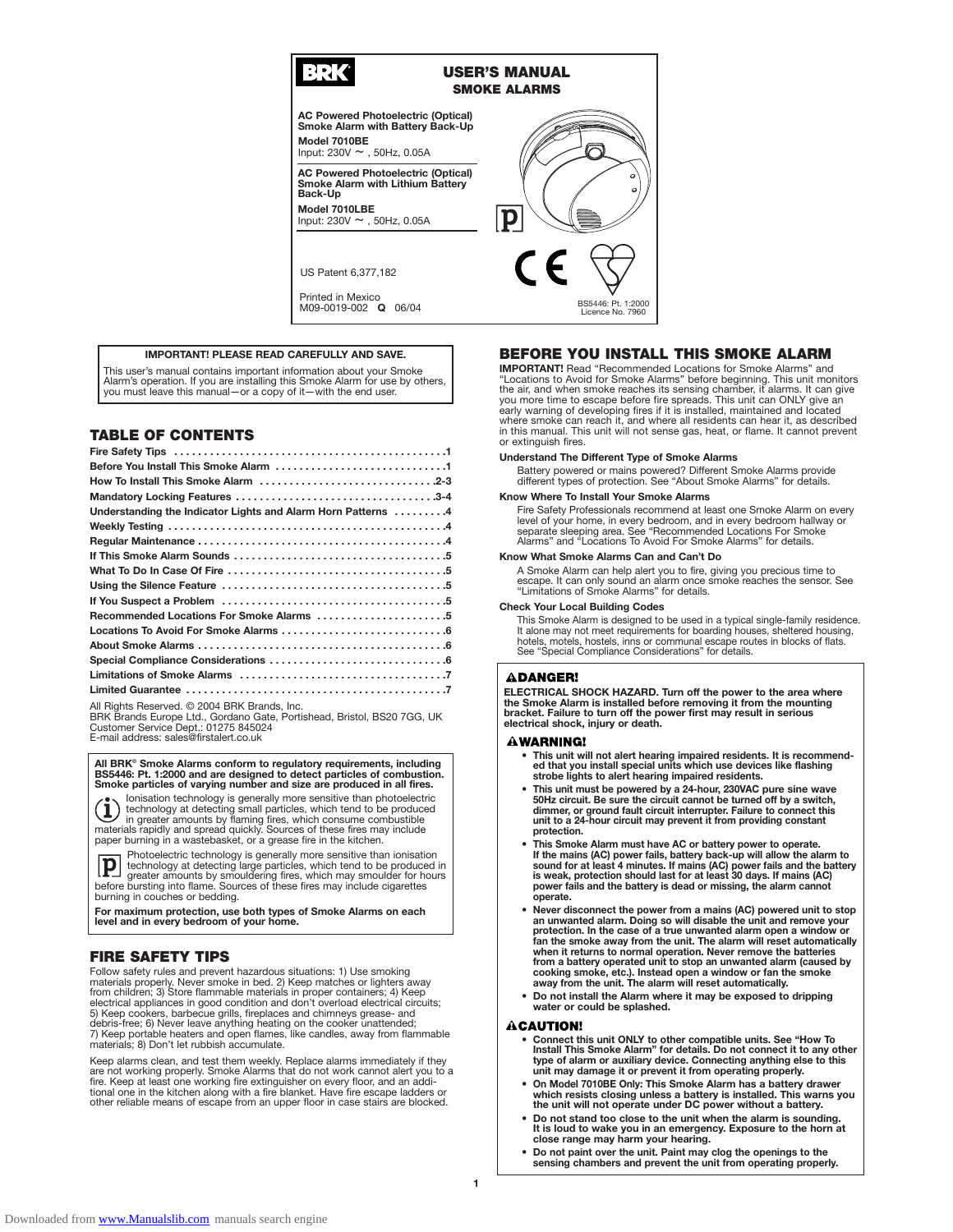# **HOW TO INSTALL THIS SMOKE ALARM**

This Smoke Alarm is designed to be mounted on any standard wiring junction box up to a 100mm (4") size, on either the ceiling or wall (if allowed by local codes).<br>Read "Recommended Locations For Smoke Alarms" and "Location **Tools you will need: • Needle-nose pliers or utility knife** • **Standard Flathead screwdriver.**

#### **AWARNING!**

Make sure the Alarm is not receiving excessively noisy power. Examples of noisy power could be major appliances on the same circuit, power from a<br>generator or solar power, light dimmer on the same circuit or mounted near f **Alarm.**

**THE PARTS OF THIS SMOKE ALARM**

**FOLLOW THESE INSTALLATION STEPS**

#### **The Mounting Bracket:**

To remove the mounting bracket from the Smoke Alarm base, hold the Smoke Alarm base firmly and twist the mounting bracket counterclockwise. The mounting bracket installs onto the junction box. It has a variety of screw slots to fit most boxes.

#### **The Power Connector:**

The power connector plugs into a power input block on the Smoke Alarm. It supplies the unit with mains (AC) power.

- The brown wire is "hot."
- The blue wire is neutral.
- The orange wire is used for interconnect.

**If you need to remove the power connector, turn POWER OFF at the mains first**. Insert a flat screwdriver blade between the power connector and the security tab inside the power input block. Gently pry back the tab and pull the connector free.

The basic installation of this Smoke Alarm is similar whether you want to install one Smoke Alarm, or interconnect more than one Smoke Alarm. If you are interconnecting more than one Smoke Alarm, you MUST read "Special Requirements For Interconnected Smoke Alarms" below before you begin installation.

### **ADANGER!**

**ELECTRICAL SHOCK HAZARD. Turn off power to the area where you will install this unit at the circuit breaker or fuse box before beginning installation. Failure to turn off the power before installation may result in serious electrical shock, injury or death.**

#### **AWARNING!**

- **This Smoke Alarm shall not be exposed to dripping or splashing.**
- 1. Install a junction box or a ceiling pattress (BRK Model SMK839 or<br>SMK839RCB) where you plan to install the Alarm if a box is not already<br>installed. Use standard 1.5mm² solid copper cable.
- Remove the mounting bracket from the base. Install the mounting bracket on the junction box or ceiling pattress using the screw slots that fit the junction box you are using.

**Model 7010BE:** Activate the battery back-up by removing the "Pull to Activate Battery Back-Up" tab. Or, install battery back-up. Battery back-up cannot work until you install the battery in the correct position<br>(Match "+" to "+" and "-" to "-").

Model 7010LBE: Activate the lithium cell by removing the activation<br>tab. Pull firmly on the tab until it is completely removed. The unit will<br>sound briefly when the battery is activated. Failure to activate the<br>Smoke Alarm

#### **AWARNING!**

**The lithium cell is protected by a removable tab in the factory to keep it fresh until the Smoke Alarm is installed. The protective tab must be removed before installing the Smoke Alarm or the lithium cell back-up will not operate.**

Push and hold test button until the alarm sounds: beep, beep, beep...

#### **STAND-ALONE ALARM ONLY:**

- Connect the blue wire on the power connector to the neutral wire in the junction box.
- Connect the brown wire on the power connector to the hot wire in the junction box.
- Tuck the orange wire inside the junction box. It is used for interconnect only.

#### **INTERCONNECTED UNITS ONLY:**

**Strip off about 12 mm (1/2") of the plastic coating on the orange wire on the power connector.**

- Connect the blue wire on the power connector to the neutral wire in the junction box.
- Connect the brown wire on the power connector to the hot wire in the junction box.
- Connect the orange wire on the power connector to the interconnect wire in the junction box. Repeat for each unit you are interconnecting. Never connect the hot or neutral wires in the junction box to the orange interconnect wire. Never cross hot and neutral wires between Alarms.



7

4. Position the base of the Smoke Alarm over the mounting bracket and turn. The Alarm can be positioned over the bracket every 90°. Turn the Smoke Alarm clockwise (right) until the unit is in place. 5. Check all connections.

**Mounting Bracket** 

7 Quick-Connect Power Connector

# **AWARNING!**

**Improper wiring of the power connector or the wiring leading to the power connector will cause damage to the Alarm and may lead to a non-functioning Alarm.**

#### **STAND-ALONE ALARM ONLY:**

If you are only installing one Smoke Alarm, restore power to the junction box.

#### **INTERCONNECTED UNITS ONLY:**

**• If you are interconnecting multiple Smoke Alarms, repeat steps 1-5 for each Smoke Alarm in the series. When you are finished, restore power to the junction box.**

#### **ADANGER!**

**ELECTRICAL SHOCK HAZARD. Do not restore power until all Smoke Alarms are completely installed. Restoring power before installation is complete may result in serious electrical shock, injury or death.**

- 6. Make sure the Smoke Alarm is receiving mains (AC) power. Under normal operation, the Green power indicator light will shine continuously.
- 7. If the Green power indicator light does not light, **TURN OFF POWER TO THE JUNCTION BOX** and recheck all connections. If all connections are correct and the Green power indicator still does not light when you restore the power, the unit should be replaced immediately.
- 8. Test each Smoke Alarm. Press and hold the Test/Silence button until the unit alarms. *When testing a series of interconnected units you must test each unit individually. Make sure all units alarm when each one is tested.*

#### **ADANGER!**

**2**

If any unit in the series does not alarm, **TURN OFF POWER** and

recheck connections. If it does not alarm when you restore power, replace it immediately.



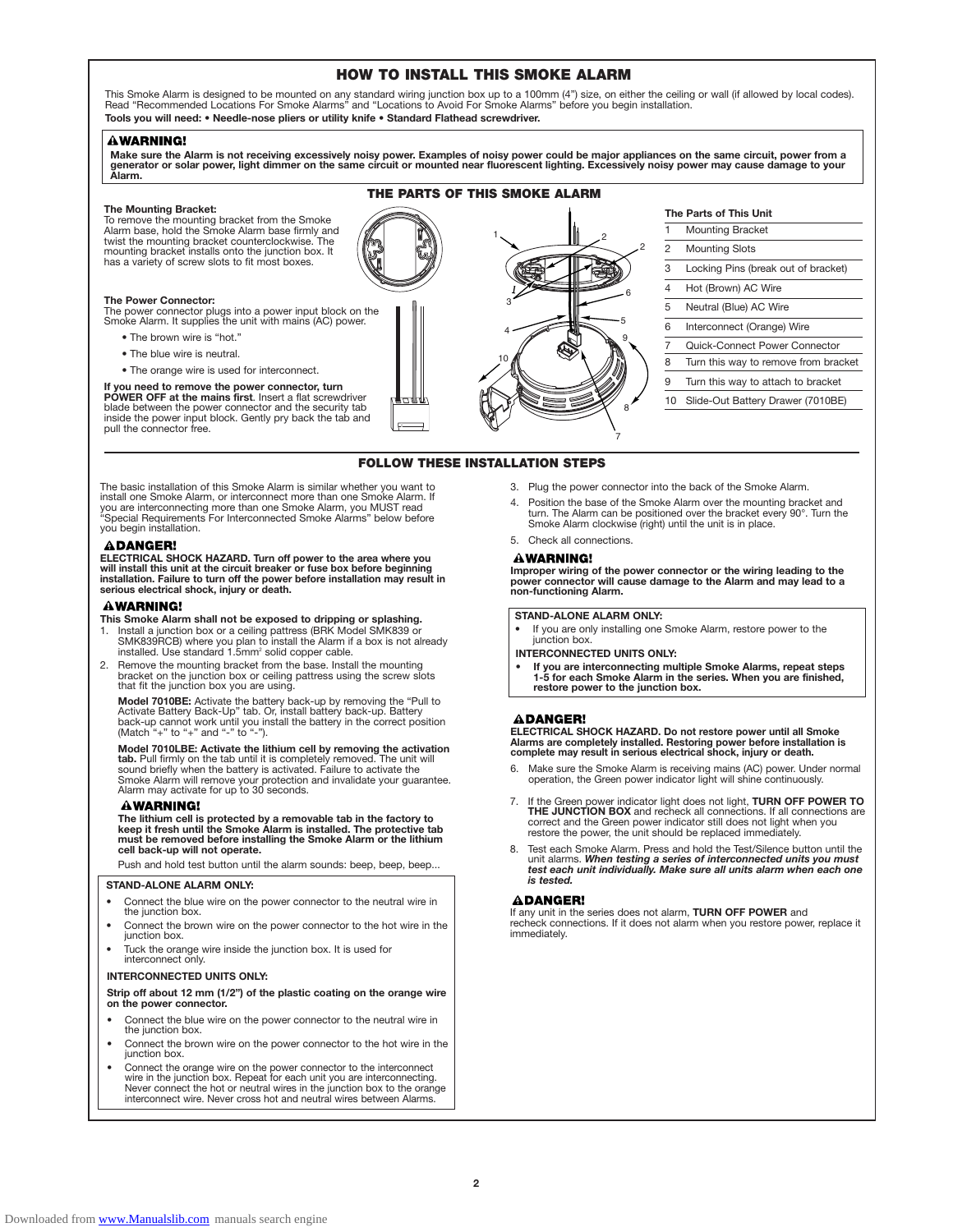# **SPECIAL REQUIREMENTS FOR INTERCONNECTED SMOKE ALARMS**

### **AWARNING!**

- **Failure to meet any of the above requirements could damage the units and cause them to malfunction, removing your protection.**
- **Mains (AC) and AC/DC Smoke Alarms can be interconnected. Under mains (AC) power, all units will alarm when one senses smoke. When power is interrupted, only the AC/DC units in the series will continue to send and receive signals. Mains (AC) powered Smoke Alarms will not operate.**

Interconnected units can provide earlier warning of fire than stand-alone units, especially if a fire starts in a remote area of the dwelling. If any unit in the series senses smoke, all units will alarm. To determine which Smoke Alarm initiated an alarm, see table:

| On Initiating Alarms | Red LED flashes rapidly |
|----------------------|-------------------------|
| On All Other Alarms  | Red LED is Off          |

#### **IMPORTANT!**

Interconnect units within a single family residence only. Otherwise all households will experience unwanted alarms when you test any unit in the series.<br>Interconnected units will only work if they are wired to compatible u 2002RACHE10N; *BRK®* Heat Alarm Models 6230BFP, 6230B10FP.

#### **Interconnected units must meet ALL of the following requirements:**

- A maximum of 18 compatible units may be interconnected (Maximum of 12 Smoke Alarms).
- The same fuse or circuit breaker must power all interconnected units.
- The total length of wire interconnecting the alarms should be less than 150 metres (500 feet). The interconnecting cables should be 1.5mm²<br>and be rated at least 300V. If an interconnect wire is not already part of<br>your household wiring, you will need to install one. This type of wire is<br>common
- The wiring must conform to current IEE regulations for electrical installations.



# **MANDATORY LOCKING FEATURES**

#### **The mandatory locking features are designed to discourage unauthorized removal of the battery or Alarm.**

These Smoke Alarms have two separate locking features: one to lock the battery compartment, and the other to lock the Smoke Alarm to the mounting bracket.

**Tools you will need:** • Needle-nose pliers or utility knife • Standard Flathead screwdriver.

Both locking features use locking pins, which are molded into the mounting bracket. Using needle-nose pliers or a utility knife,<br>remove one or both pins from the mounting bracket, depending on how many locking features you

## **TO LOCK THE BATTERY COMPARTMENT**

**(Model 7010BE Only)**

**Do not lock the battery compartment until you have installed the battery and tested the battery back-up.**

1. Push and hold Test/Silence button until the alarm sounds: beep, beep, beep...

#### **IMPORTANT!**

**If the unit does not alarm during testing, DO NOT lock the battery compartment! Install a new battery and test again. If the Smoke Alarm still does not alarm, replace it immediately.**

2. Using needle-nose pliers or a utility knife, detach one locking pin from the mounting bracket.



3. Push the locking pin through the hole near the battery drawer on the back of the Smoke Alarm.

# **TO UNLOCK THE BATTERY COMPARTMENT (Model 7010BE Only)**

#### **IMPORTANT!**

Once the Smoke Alarm is installed, you must disconnect it from the mains (AC) power before unlocking the battery compartment.

#### **ADANGER!**

**ELECTRICAL SHOCK HAZARD. Turn off the power to the area where the Smoke Alarm is installed before removing it from the mounting bracket. Failure to turn off the power first may result in serious electrical shock, injury or death.**

#### AWARNING!

**Always discharge the branch circuit before servicing a mains (AC) or AC/DC** Smoke Alarm. First, turn off the mains (AC) power at the circuit breaker or<br>fuse box. Next, remove the battery from Smoke Alarms with battery back-<br>up. Finally, press and hold the Test/Silence button for 5-10 seconds to<br>di

- 1. Remove the Smoke Alarm from the mounting bracket. If the unit is locked to the bracket, see the section "To Unlock the Mounting Bracket."
- 2. Disconnect the power connector by gently prying it away from the back of the Smoke Alarm.
- 3. Insert a flathead screwdriver under the head of the locking pin, and gently pry it out of the bat-tery compartment lock. (If you plan to relock the battery compartment, save the locking pin.)
- 4. To relock the battery compartment, close the battery door and reinsert locking pin in lock.
- 5. Reconnect the power connector to the back of the Smoke Alarm, reattach the Smoke Alarm to the mounting bracket, and restore the power.<br>**IMPORTANT!**

When replacing the battery, always test the Smoke Alarm before relocking the battery compartment.

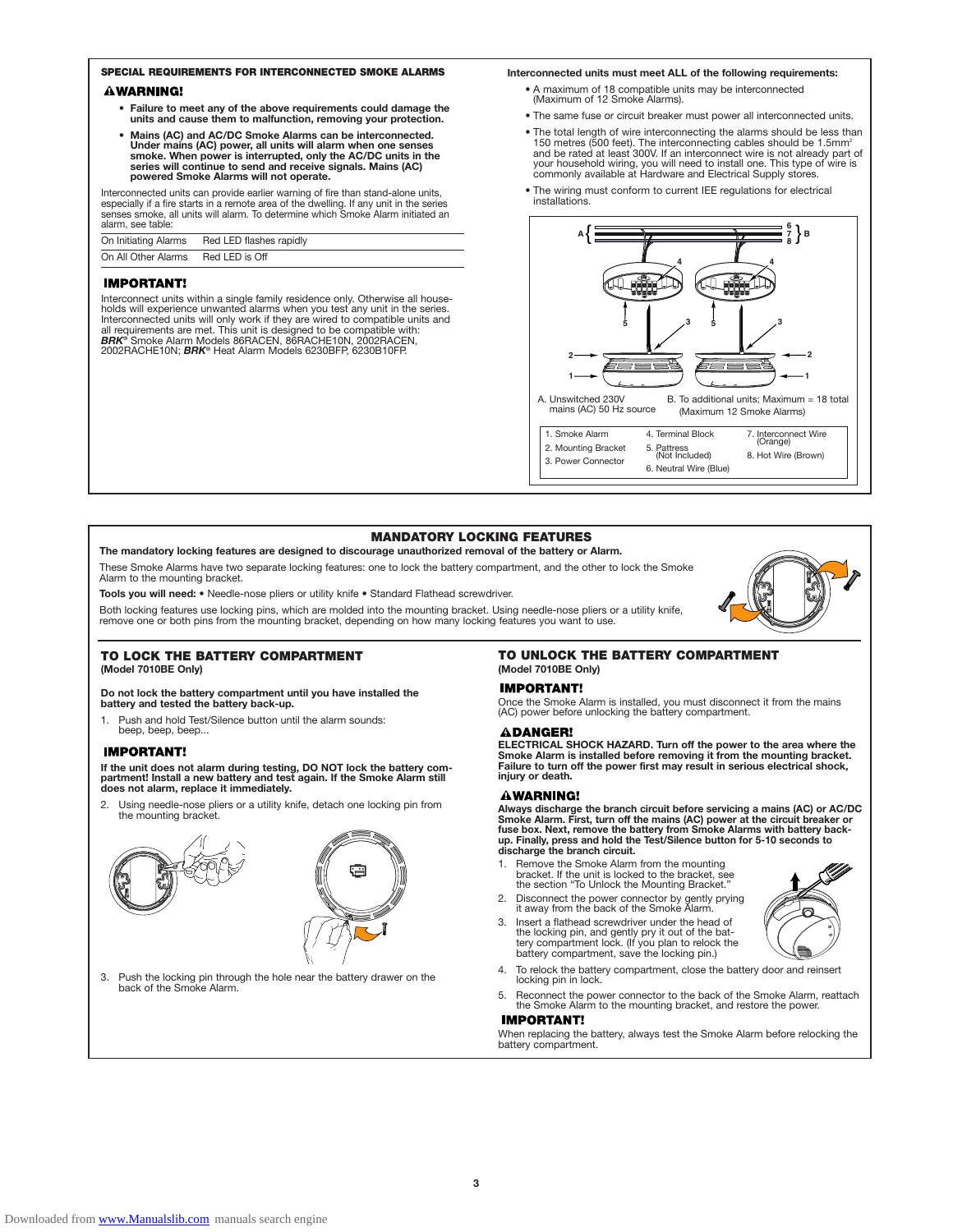#### **TO LOCK THE MOUNTING BRACKET**

1. Using needle-nose pliers, detach one locking pin from mounting bracket.





- 2. Insert the locking pin into the lock located opposite from the battery drawer as shown in the diagram.
- 3. When you attach the Smoke Alarm to the mounting bracket, the locking pin's head will fit into a notch on the bracket.

# **TO UNLOCK THE MOUNTING BRACKET**

#### **ADANGER!**

**ELECTRICAL SHOCK HAZARD. Turn off the power to the area where the Smoke Alarm is installed before removing it from the mounting bracket. Failure to turn off the power first may result in serious electrical shock, injury or death.**

### **AWARNING!**

Always discharge the branch circuit before servicing a mains (AC) or<br>AC/DC Smoke Alarm. First, turn off the mains (AC) power at the circuit<br>breaker or fuse box. Next, remove the battery from Smoke Alarms with **battery back-up. Finally, press and hold the Test/Silence button for 5-10 seconds to discharge the branch circuit.**

- 1. Insert a flathead screwdriver between the mounting bracket pin and the mounting bracket.
- 2. Pry the Smoke Alarm away from the bracket by turning both the screwdriver and the Smoke Alarm counterclockwise (left) at the same time.



| UNDERSTANDING THE INDICATOR LIGHTS<br><b>AND ALARM HORN PATTERNS</b> |                                                                                                                                    |                                          |
|----------------------------------------------------------------------|------------------------------------------------------------------------------------------------------------------------------------|------------------------------------------|
|                                                                      | <b>Mains (AC) Power</b><br><b>All Models</b>                                                                                       | <b>DC Power</b>                          |
| <b>Normal Operation</b>                                              | Constant Green LED                                                                                                                 | Green LED Off                            |
|                                                                      | <b>Flashing Red LED</b><br>approx. once/minute                                                                                     | Flashing Red LED<br>approx. once/minute  |
|                                                                      | No Audible Alarm                                                                                                                   | No Audible Alarm                         |
| <b>Test Condition</b>                                                | Constant Green I FD                                                                                                                | Green LED Off                            |
|                                                                      | Rapidly Flashing<br>Red I FD                                                                                                       | Rapidly Flashing<br>Red LED              |
|                                                                      | Audible Alarm                                                                                                                      | Audible Alarm                            |
| <b>Alarm Condition*</b><br>(Initiating Unit)                         | Constant Green LED                                                                                                                 | Green LED Off                            |
|                                                                      | Rapidly Flashing<br>Red I FD                                                                                                       | Rapidly Flashing<br>Red LED              |
|                                                                      | Audible Alarm                                                                                                                      | Audible Alarm                            |
| <b>Silence Mode</b>                                                  | Red LED flashes once<br>every 10 seconds                                                                                           | Red LED flashes once<br>every 10 seconds |
| <b>Low Battery</b>                                                   | Not Applicable                                                                                                                     | Alarm "chirp" approx.<br>once/minute     |
|                                                                      | NOTE: When power is applied, unit(s) may alarm momentarily.<br>*When any Smoke Alarm in an interconnected series triggers an alarm |                                          |

\*When any Smoke Alarm in an interconnected series triggers an alarm,<br>its red LED will flash rapidly. The red LEDs will remain OFF on any remaining<br>alarms in the series. This feature helps responders identify which unit(s) triggered the alarm.

# **Mandatory Locking Features (Continued) WEEKLY TESTING**<br> **WARNING!**

**NEVER use an open flame of any kind to test this unit. You might accidentally damage or set fire to the unit or to your home. The built-in test switch accurately tests the unit's operation as required by British Standards (BSI). If you choose to use an aerosol smoke product to test the Smoke Alarm, be certain to use one that has been certified to British Safety Standards, and use it only as directed. Use of non-BSI certified products or improper use of BSI certified products may affect the Smoke Alarm's sensitivity.**

**It is important to test this unit every week to make sure it is working**<br>**properly.** Using the test button is the recommended way to test this Smoke<br>Alarm. Press and hold the test button on the cover of the unit until the sounds (the unit may continue to alarm for a few seconds after you release the button). If it does not alarm, make sure the unit is receiving power and test it again. If it still does not alarm, replace it immediately. During testing you will hear a loud, repeating horn pattern: beep, beep, beep...

When testing a series of interconnected units you must test each unit individually. Make sure all units alarm when each one is tested.

### **REGULAR MAINTENANCE**

This unit has been designed to be as maintenance-free as possible, but there are a few simple things you must do to keep it working properly.

# **AWARNING!**

**Use only the replacement batteries listed below. The unit may not operate properly with other batteries. Never use rechargeable batteries since they may not provide a constant charge.**

- Test it at least once a week.
- Clean the Smoke Alarm at least once a month; gently vacuum the outside of the Smoke Alarm using your household vacuum's soft brush attachment. Test the Smoke Alarm. Never use water, cleaners or solvents since they may damage the unit.
- If the Smoke Alarm becomes contaminated by excessive dirt, dust and/or grime, and cannot be cleaned to avoid unwanted alarms, replace the unit immediately.
- Relocate the unit if it sounds frequent unwanted alarms. See "Locations To Avoid For Smoke Alarms" for details.
- **Model 7010BE Only:** When the battery back-up becomes weak, the Smoke Alarm will "chirp" about once a minute (the low battery warning). This warning should last 30 days, but you should replace the battery immediately to continue your protection.

# **Model 7010BE Only — Choosing a replacement battery:**

Your Smoke Alarm requires a standard 9V battery. The following batteries<br>are acceptable as replacements: Duracell #MN1604, Energizer #522, Eveready<br>#1222. You may also use the Ultralife U9VL-J lithium battery for longer se **retail stores.**

# **ACAUTION!**

**When using a lithium battery there is a danger of explosion if the battery is incorrectly replaced. Replace a lithium battery only with the same or equivalent type.**

#### **IMPORTANT!**

Most carbon zinc batteries have an average service life of 1 year; most<br>alkaline batteries have an average service life of 1-2 years; most Lithium<br>batteries have an average service life of 6-10 years.Actual battery service depends on the Smoke Alarm and the environment in which it is installed. All the batteries specified above are acceptable replacement batteries for this unit. Regardless of the manufacturer's suggested battery life, **you MUST replace the battery immediately once the unit starts "chirping" (the "low battery warning").**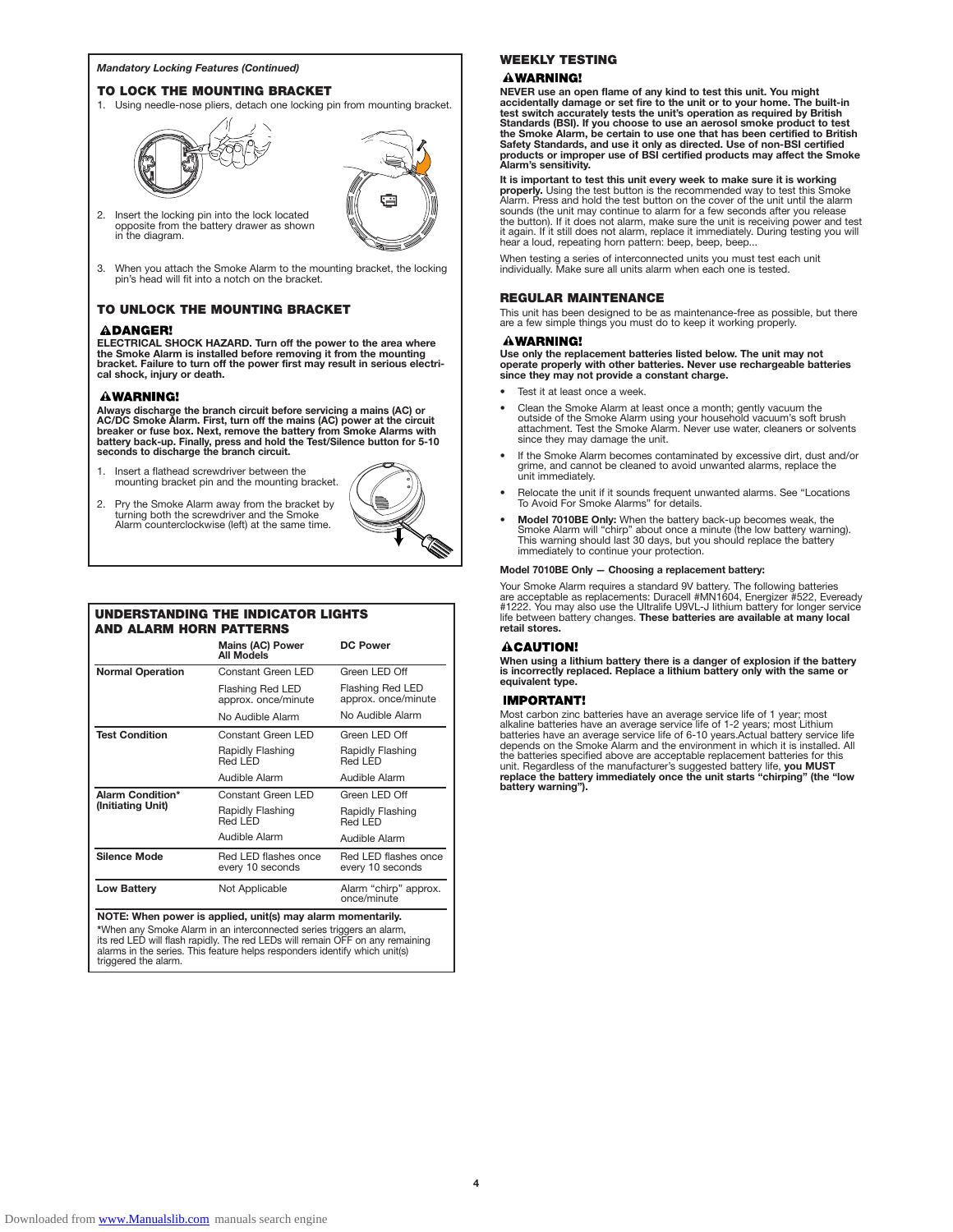# **IF THIS SMOKE ALARM SOUNDS RESPONDING TO AN ALARM**

**During an alarm, you will hear a loud, repeating horn pattern: beep, beep, beep....**

#### **WARNING!**

- If the unit alarms and you are not testing the unit, it is warning you of •<br>a potentially dangerous situation that requires your immediate atten-<br>tion. NEVER ignore any alarm. Ignoring the alarm may result in injury **or death.**
- **Never disconnect the mains (AC) power to quiet an unwanted alarm. Disconnecting the power disables the Alarm so it cannot sense smoke. This will remove your protection. Instead, open a window or fan the smoke away from the unit. The Alarm will reset automatically.**
- **If the unit alarms get everyone out of the house immediately.**

#### **ADANGER!**

**• ELECTRICAL SHOCK HAZARD: Attempting to disconnect the power connector from the unit when the power is on may result in electrical shock, serious injury or death.** 

When an interconnected system of mains (AC) powered units is in alarm, the alarm indicator light on the unit(s) that initiated the alarm will blink rapidly. It will remain OFF on any remaining units.

the unit alarms, get everyone out of the dwelling immediately.

If the unit alarms and you are certain that the source of smoke is not a firecooking smoke or an extremely dusty furnace, for example—open a nearby window or door and fan the smoke away from the unit (Use the Silence Feature to silence the Alarm). This will silence the alarm, and once the smoke clears the unit will reset itself automatically.

### **WHAT TO DO IN CASE OF FIRE**

- Don't panic; stay calm. Follow your family escape plan.
- Get out of the house as quickly as possible. Don't stop to d or collect anything.
- Feel doors with the back of your hand before opening them. If a door is cool, open it slowly. Don't open a hot door. Keep doors and windows closed, unless you must escape through them.
- Cover your nose and mouth with a cloth (preferably damp). Take short, shallow breaths.
- Meet at your planned meeting place outside your home, and do a head count to make sure everybody got out safely.
- Call the Fire Brigade as soon as possible from outside. Give your address, then your name.
- Never go back inside a burning building for any reason.
- Contact your Fire Brigade for ideas on making your home safer.

#### **AWARNING!**

**Alarms have various limitations. See "Limitations of Smoke Alarms" for details.**

#### **USING THE SILENCE FEATURE**

The Silence Feature can temporarily quiet an unwanted alarm for up to 15 minutes.

#### **AWARNING!**

**The Silence Feature does not disable the unit—it makes it temporarily less sensitive to smoke. For your safety, if smoke around the unit is dense enough to suggest a potentially dangerous situation, the unit will stay in alarm or may re-alarm quickly. If you do not know the source of the smoke, do not assume it is an unwanted alarm. Not responding to an alarm can result in property loss, injury, or death.**

**To silence Smoke Alarms in an interconnected series:**

- 1. To silence multiple alarms in an interconnected series, you must press the Test/Silence button on the unit(s) that triggered the alarm.
- 2. Once you activate the Silence feature, the Red LED will flash approximately once every 10 seconds.
- 3. Pressing the Test/Silence button when in silence will restart the silence timer.

#### **IMPORTANT!**

The Silence Feature on these units can temporarily quiet an unwanted alarm for up to 15 minutes. To use this feature, press the Test/Silence button on the cover. **If the unit will not silence and no heavy smoke is present, or if it stays in silence mode continuously, it should be replaced immediately.**

# **IF YOU SUSPECT A PROBLEM**

Smoke Alarms may not operate properly because of dead, missing or weak<br>batteries, a build-up of dirt, dust or grease on the Smoke Alarm cover, or<br>installation in an improper location. Clean the Smoke Alarm as described in<br>

- **• If you hear a "chirp" approximately once a minute, replace the battery (Model 7010BE only).**
- **• If you experience frequent non-emergency alarms (like those caused by cooking smoke), try relocating the Smoke Alarm.**
- **• If the alarm sounds when no smoke is visible, try cleaning or relocating the Smoke Alarm. The Alarm may be dirty or dusty.**
- **• If the alarm does not sound during testing, make sure it is receiving mains (AC) power from the household current.**

# **AWARNING!**

**Always discharge the branch circuit before servicing a mains (AC) or** AC/DC Smoke Alarm. First, turn off the mains (AC) power at the circuit<br>breaker or fuse box. Next, remove the battery from Smoke Alarms with<br>battery back-up. Finally, press and hold the test button for 5-10 seconds<br>to disch

**Do not try fixing the alarm yourself – this will void your warranty!**

If the Smoke Alarm is still not operating properly, and it is still under guarantee, please see "How to Obtain Guarantee Service" in the Limited Guarantee.

# **RECOMMENDED LOCATIONS FOR SMOKE ALARMS**

#### **Installing Smoke Alarms in Single-Family Residences**

The building code requires one Smoke Alarm on every floor, and recommends<br>one in every living area, and in every bedroom or sleeping area. In new<br>construction, the Smoke Alarms must be mains (AC) powered. See "British<br>Stan recommended that you also install a Smoke Alarm in halls, storage areas, and finished attics. Make sure no door or other obstruction could keep smoke from reaching the Smoke Alarms or minimize the sound level produced from ensuring the occupants from hearing the alarm signal.

### **More specifically, install Smoke Alarms:**

- Where temperatures normally remain between 4˚C (40˚F) and 38˚C (100˚F).
- On every level of your home, including finished attics.
- Inside every bedroom, especially if people sleep with doors closed. In the hall near every sleeping area. If your home has multiple sleeping
- areas, install a unit in each. If a hall is over 7.5 metres (25 feet) long, install an alarm at each end.
	- At the top of the first-to-second floor and subsequent floor stairways, and at the bottom of the ground floor stairway.

#### **IMPORTANT!**

Specific requirements for Smoke Alarm installation may vary from region to region. Check with your local Fire Brigade and Building Control for current requirements in your area.



# **BRITISH STANDARDS (BSI) RECOMMENDATIONS**

**BS 5839 Part 6 (Code of practice for the design and installation of fire detection and alarm systems in dwellings)**

Smoke Alarms shall be installed in all circulation spaces (normally hallways and staircases) that form part of escape routes, one on every level, and in all rooms and areas that present a high fire risk. Additionally, Smoke Alarms should also be installed between the sleeping area(s) and the most likely sources of fire (living room and kitchen).

If there are long hallways, corridors, or protected rooms or areas over 7.5 metres (25 feet) from the nearest unit, the installation of additional Smoke Alarms may be necessary. Areas containing stored combustibles or sources of ignition may also warrant the installation of additional Smoke Alarms.

The installation of Smoke Alarms in kitchens, toilets, bathrooms or shower rooms is not recommended, as these locations occasionally experience conditions that can result in improper operation.

In new construction, Alarms shall be mains (AC) powered. Increased<br>protection may also require that mains (AC) powered Alarms employ an<br>integral standby supply (AC/DC) and so arranged that operation of any one Alarm shall cause the operation of all Alarms within the dwelling.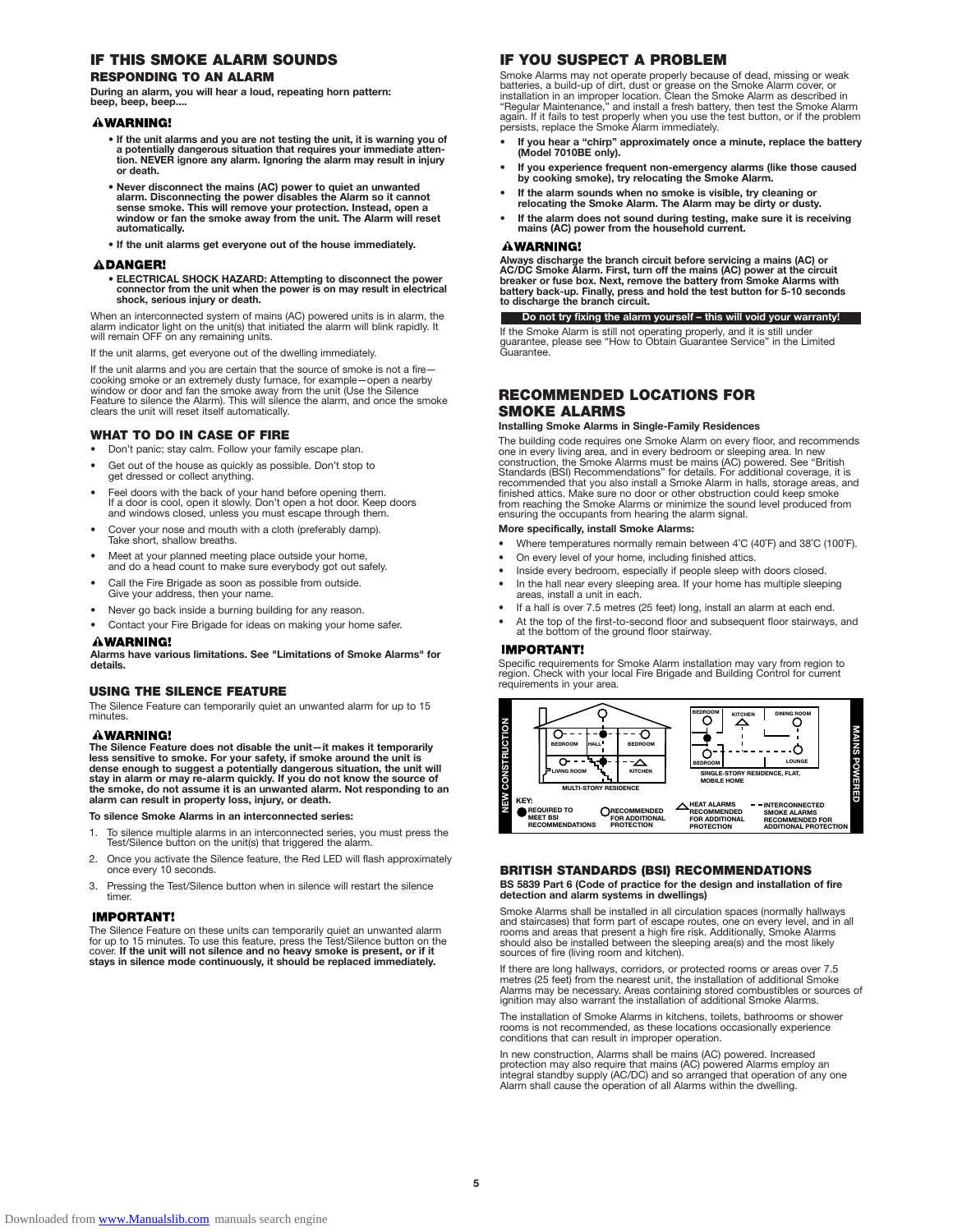# **LOCATIONS TO AVOID FOR SMOKE ALARMS**

**For best performance, AVOID installing Smoke Alarms in these areas:**

- Where combustion particles are produced. Combustion particles form when something burns. Areas to avoid include kitchens, garages, and boiler rooms. Keep units at least 3 metres (10 feet) from the sources of combustion particles (cooker, boiler, space heater) 6 metres (20 feet) if possible. Ventilate these areas as much as possible. **Note: If you must install Smoke Alarms closer than 6 metres (20 feet) from a source of combustion particles, keep the area well ventilated, and the Smoke Alarms clean.**
- In air streams near kitchens. Air currents can draw cooking smoke into the sensing chamber of a Smoke Alarm near the kitchen.
- In very damp, humid or steamy areas keep units at least 3 metres (10 feet) away from bathrooms, toilets, showers, dishwashers, etc.
- Where the temperatures are regularly below 4˚C (40˚F) or above 38˚C (100˚F), including unheated buildings, outdoor rooms, or porches.
- In very dusty, dirty, or greasy areas. Do not install a Smoke Alarm directly over the cooker. Keep laundry room Smoke Alarms free of dust or lint.
- Near fresh air vents, ceiling fans, or in very drafty areas. Drafts can blow smoke away from the unit, preventing it from reaching the sensing chamber.
- In insect infested areas. Insects can clog openings to the sensing chamber and cause unwanted alarms.
- Less than 300 mm (12 inches) away from light fittings. Electrical "noise" can interfere with the sensor; i.e. fluorescent lights, etc.
- Where the bottom edge of wall mounted Smoke Alarms is placed below the level of any door opening.
- In rooms which are being decorated, painted or artexed
- In "dead air" spaces. "Dead air" spaces may prevent smoke from reaching the Smoke Alarm.

#### **AVOIDING DEAD AIR SPACES**

"Dead air" spaces may prevent smoke from reaching the Smoke Alarm. To avoid dead air spaces, follow the installation recommendations below.

**On ceilings,** install Smoke Alarms as close to the centre of the ceiling as possible. If this is not possible, install the Smoke Alarm at least 300 mm (12 inches) from the wall or corner.

**For wall mounting** (if allowed by building regulations), the top edge of Smoke<br>Alarms should be placed between 150 and 300 mm (6 and 12 inches) from<br>the wall/ceiling line, below typical "dead air" spaces.

**On a peaked, gabled, or cathedral ceiling,** install the first Smoke Alarm within 0.9 metres (3 feet) of the peak of the ceiling, measuring horizontally.<br>Additional Smoke Alarms may be required depending on the length, angle,<br>etc. of the ceiling's slope. Refer to BS 5839 Part 6, 5588 Part 1 and l

### **ABOUT SMOKE ALARMS**

**Battery (DC) powered Smoke Alarms: Provide protection even when** electricity fails, provided the batteries are fresh and correctly installed. Units are easy to install, and do not require professional installation. May also be interconnected, **model dependent**, so if one unit senses smoke, all units alarm.

Mains (AC) powered Smoke Alarms: Can be interconnected so if one unit senses smoke, all units alarm. They do not operate if electricity falls. Mains (AC) with battery (DC) back-up: will operate if electricity falls, provid

All these Smoke Alarms are designed to provide early warning of fires if locat-ed, installed and cared for as described in the user's manual, and if smoke reaches them. If you are unsure which type of Smoke Alarm to install, refer to<br>British Standard (BS) 5839 Part 6 and 5588 Part 1. BSI, 389 Chiswick High<br>Road, London, W4 4AL, UK. Local building regulations may also require

# **SPECIAL COMPLIANCE CONSIDERATIONS**

#### **AWARNING!**

This Smoke Alarm alone is not a suitable substitute for complete fire<br>detection systems in places housing many people—like blocks of flats<br>(communal escape routes), hotels, motels, hostels, inns, hospitals,<br>long-term healt **once single-family residences. It is not a suitable substitute for complete fire detection systems in warehouses, industrial facilities, commercial** buildings, and special-purpose non-residential buildings which require<br>special fire detection and alarm systems. Depending on the building<br>regulations in your area, this Smoke Alarm may be used to provide<br>additional protec

#### **The following information applies to all four building types below:**

In new construction, most building regulations require the use of mains (AC) or<br>mains powered with integral standby supply (AC/DC) Smoke Alarms only. In<br>existing construction, mains powered (AC), mains powered with integra "dwellings."

#### **1. Single-Family Residence:**

Single family home. It is recommended Smoke Alarms be installed in all circulation spaces (normally hallways and staircases) that form part of escape routes, on every level, in all rooms and areas that present a high fire risk and between the sleeping area(s) and the most likely sources of fire (living room and kitchen).

# **2. Multi-Family or Mixed Occupant Residence:**

Blocks of flats. This Smoke Alarm is suitable for use in individual flats, provided a primary fire detection system already exists to meet fire detection requirements in common areas like foyers, hallways, corridors, or porches. Using this Smoke Alarm in common areas may not provide sufficient warning to all residents or meet local fire protection by-laws/ regulations.

#### **3. Institutions:**

Hospitals, day care facilities, long-term health care facilities. This Smoke<br>Alarm may be suitable for use in individual patient sleeping/resident rooms,<br>provided a primary fire detection system already exists to meet fire to all residents or meet local fire protection by-laws/regulations.

#### **4. Hotels and Motels:**

Also hostels, inns, boarding houses and sheltered housing. This Smoke Alarm may be suitable for use inside individual sleeping/resident rooms, provided a primary fire detection system already exists to meet fire detection require-ments in common areas like foyers, hallways, corridors, or porches. Using this Smoke Alarm in common areas may not provide sufficient warning to all residents or meet local fire protection by-laws/ regulations.